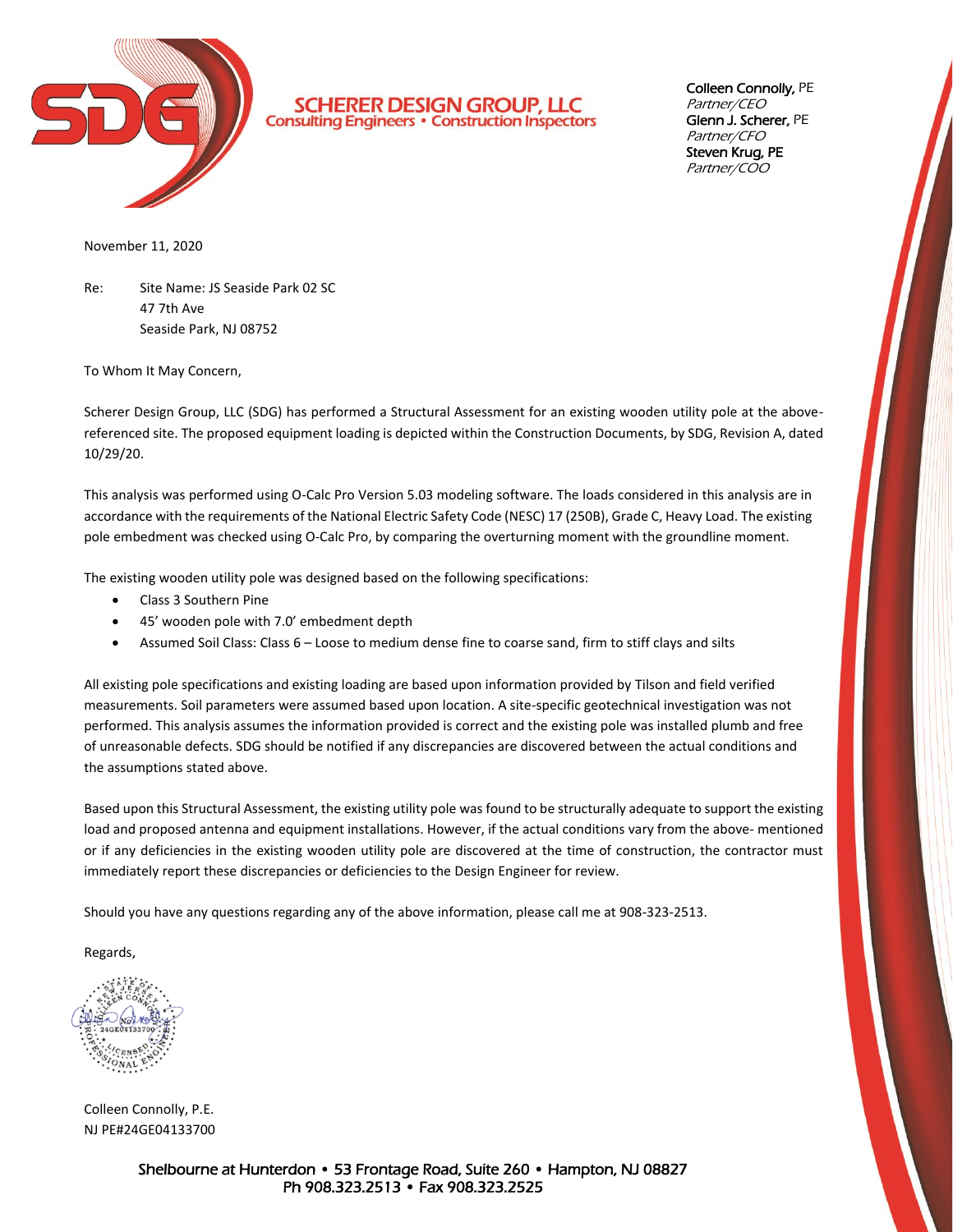## Pole ID:(250B) JS Seaside Park <sup>02</sup> SC.pplx **O-Calc® Pro** *Analysis Report*

| Pole Num:  | JS Seaside Park 02 SC Pole Length / Class: |                          |  | <b>45/3 Code:</b>               |                           | <b>NESC</b> Structure Type:      | <b>Guyed Tangent</b>      |
|------------|--------------------------------------------|--------------------------|--|---------------------------------|---------------------------|----------------------------------|---------------------------|
| Aux Data 1 | <b>Unset</b> Species:                      |                          |  | <b>SOUTHERN PINE</b> NESC Rule: | <b>Rule 250B</b> Status   |                                  | <b>Guy Wires Adequate</b> |
| Aux Data 2 | <b>Unset</b> Setting Depth (ft):           |                          |  | 7.00 Construction Grade:        |                           | C Pole Strength Factor:          | 0.85                      |
| Aux Data 3 | <b>Unset</b> G/L Circumference (in):       |                          |  | 37.13 Loading District:         |                           | <b>Heavy</b> Transverse Wind LF: | 1.75                      |
| Aux Data 4 | <b>Unset</b> G/L Fiber Stress (psi):       |                          |  | 8,000 Ice Thickness (in):       |                           | <b>0.50</b> Wire Tension LF:     | 1.30                      |
| Aux Data 5 | <b>Unset</b> Allowable Stress (psi):       |                          |  | 6,800 Wind Speed (mph):         |                           | 39.53 Vertical LF:               | 1.90                      |
| Aux Data 6 | <b>Unset</b> Fiber Stress Ht. Reduc:       |                          |  | <b>No</b> Wind Pressure (psf):  | 4.00                      |                                  |                           |
| Latitude:  |                                            | 39.918083 Deg Longitude: |  |                                 | -74.078749 Deg Elevation: |                                  | 0 Feet                    |

| Pane<br>$100 - 100 = 100$<br>COU 93° 4.00psf<br><b>Change</b><br><b>Min City Services</b><br>$-$<br><b>Allen</b><br>$\frac{1}{2} \left( \frac{1}{2} \right) \left( \frac{1}{2} \right) \left( \frac{1}{2} \right)$<br>$\sim$<br>$\sim$<br>Contract of<br><b>Allen</b><br>200<br>× |  |
|-----------------------------------------------------------------------------------------------------------------------------------------------------------------------------------------------------------------------------------------------------------------------------------|--|
|-----------------------------------------------------------------------------------------------------------------------------------------------------------------------------------------------------------------------------------------------------------------------------------|--|

| Pole Capacity Utilization (%) |      | Height<br>(f <sup>t</sup> ) | <b>Wind Angle</b><br>$(\text{deg})$ |
|-------------------------------|------|-----------------------------|-------------------------------------|
| Maximum                       | 23.8 | 0.0                         | 92.7                                |
| Groundline                    | 23.8 | 0.0                         | 92.7                                |
| Vertical                      | 1.9  | 20.3                        | 180.0                               |

| <b>Pole Moments (ft-Ib)</b> |        | <b>Load Angle</b><br>$(\deg)$ | <b>Wind Angle</b><br>(deg) |
|-----------------------------|--------|-------------------------------|----------------------------|
| Max Cap Util                | 21,053 | 95.4                          | 92.7                       |
| Groundline                  | 21,053 | 95.4                          | 92.7                       |
| <b>GL Allowable</b>         | 91,831 |                               |                            |
| Overturn                    | 48,478 |                               |                            |

| <b>Guy System Component Summary</b> |                                                    | <b>Load From Worst Wind</b><br>Angle on Pole |                             | <b>Individual Maximum Load</b> |                            |                                 |                            |
|-------------------------------------|----------------------------------------------------|----------------------------------------------|-----------------------------|--------------------------------|----------------------------|---------------------------------|----------------------------|
| <b>Description</b>                  | <b>Lead Length</b><br>(ft)                         | <b>Lead Angle</b><br>(deg)                   | Height<br>(f <sup>t</sup> ) | <b>Nominal</b><br>Capacity (%) | <b>Wind Angle</b><br>(deg) | <b>Max Load</b><br>Capacity (%) | <b>Wind Angle</b><br>(deg) |
| Single - 8" - Soil Class 6          | 15.0                                               | 0.0                                          |                             | 17.9                           | 92.7                       | 25.1                            | 180.0                      |
| EHS 3/8 (Down)                      |                                                    |                                              | 20.8                        | 16.8                           | 92.7                       | 23.6                            | 180.0                      |
|                                     | <b>Adequate</b><br><b>System Capacity Summary:</b> |                                              | <b>Adequate</b>             |                                |                            |                                 |                            |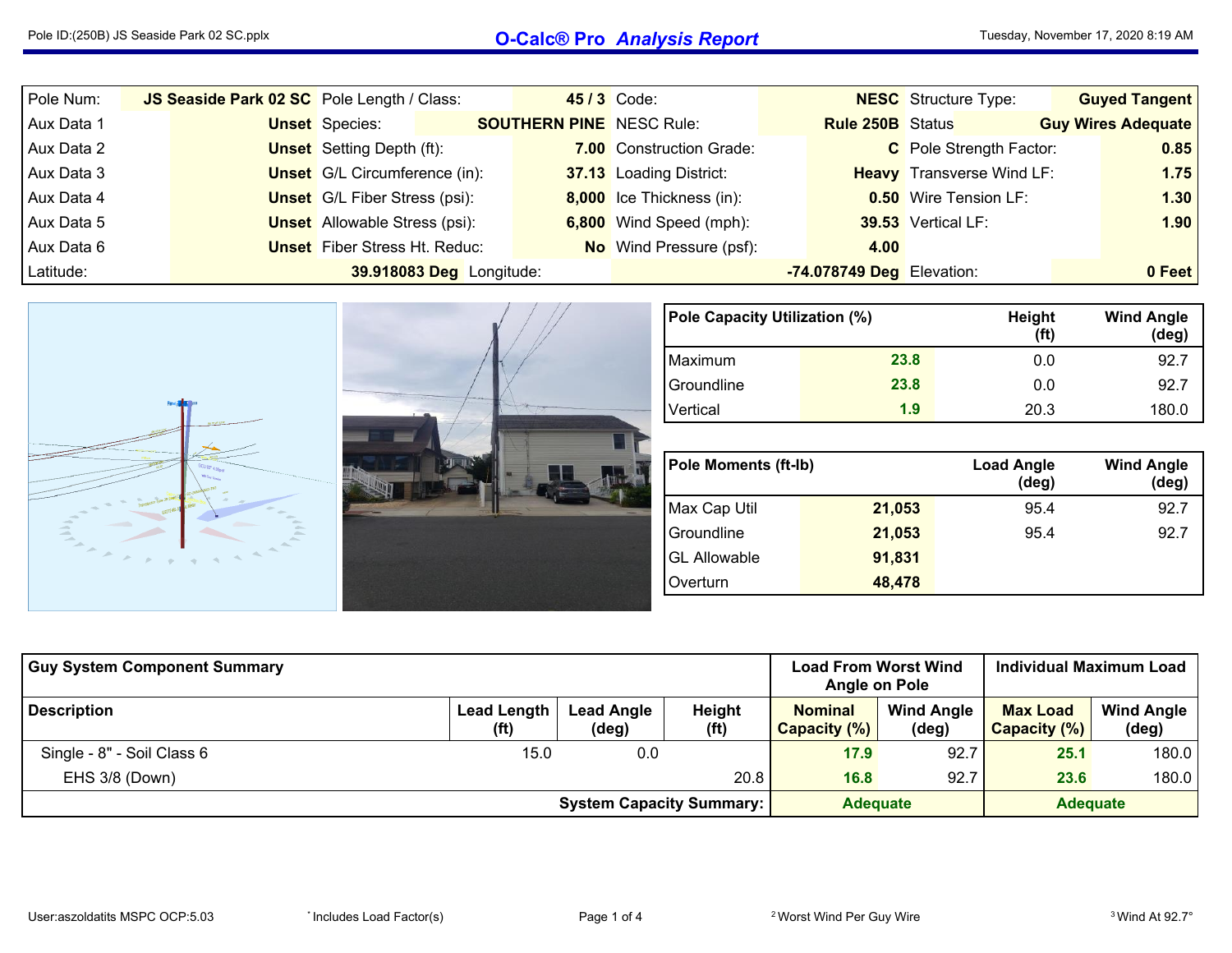| Groundline Load Summary - Reporting Angle Mode: Load - Reporting Angle: 95.4° |                                          |                                  |                                              |                                            |                                    |                                              |                                  |                                           |                                        |                                   |  |  |  |  |
|-------------------------------------------------------------------------------|------------------------------------------|----------------------------------|----------------------------------------------|--------------------------------------------|------------------------------------|----------------------------------------------|----------------------------------|-------------------------------------------|----------------------------------------|-----------------------------------|--|--|--|--|
|                                                                               | <b>Shear</b><br>Load*<br>(Ibs)           | <b>Applied</b><br>Load<br>$(\%)$ | <b>Bending</b><br><b>Moment</b><br>$(ft-lb)$ | <b>Applied</b><br><b>Moment</b><br>$(\% )$ | <b>Pole</b><br>Capacity<br>$(\% )$ | <b>Bending</b><br><b>Stress</b><br>(+/- psi) | <b>Vertical</b><br>Load<br>(lbs) | <b>Vertical</b><br><b>Stress</b><br>(psi) | <b>Total</b><br><b>Stress</b><br>(psi) | <b>Pole</b><br>Capacity<br>$(\%)$ |  |  |  |  |
| Powers                                                                        | 122                                      | 13.0                             | 3,648                                        | 17.3                                       | 4.0                                | 273                                          | 160                              |                                           | 274                                    | 4.0                               |  |  |  |  |
| Comms                                                                         | 653                                      | 69.7                             | 14,247                                       | 67.7                                       | 15.5                               | 1,065                                        | 670                              | 6                                         | 1,071                                  | 15.8                              |  |  |  |  |
| GuyBraces                                                                     | $-114$                                   | $-12.2$                          | $-2,356$                                     | $-11.2$                                    | $-2.6$                             | $-176$                                       | 2,872                            | 26                                        | $-150$                                 | $-2.2$                            |  |  |  |  |
| GenericEquipments                                                             | 64                                       | 6.9                              | 1,487                                        | 7.1                                        | 1.6                                | 111                                          | 290                              | 3                                         | 114                                    | 1.7                               |  |  |  |  |
| Pole                                                                          | 212                                      | 22.6                             | 4,010                                        | 19.1                                       | 4.4                                | 300                                          | 2,204                            | 20                                        | 320                                    | 4.7                               |  |  |  |  |
| Insulators                                                                    | 0                                        | 0.0                              | 17                                           | 0.1                                        | 0.0                                |                                              | 59                               |                                           | 2 <sup>2</sup>                         | 0.0                               |  |  |  |  |
| Pole Load                                                                     | 937                                      | 100.0                            | 21,053                                       | 100.0                                      | 22.9                               | 1,574                                        | 6,254                            | 57                                        | 1,631                                  | 24.0                              |  |  |  |  |
| Pole Reserve Capacity                                                         | 76.0<br>70,778<br>77.1<br>5,226<br>5,169 |                                  |                                              |                                            |                                    |                                              |                                  |                                           |                                        |                                   |  |  |  |  |

| Load Summary by Owner - Reporting Angle Mode: Load - Reporting Angle: 95.4° |                                                                                                                                                                                                                                                                                                                                                                                                                       |       |        |       |      |       |       |    |       |      |  |  |  |  |  |
|-----------------------------------------------------------------------------|-----------------------------------------------------------------------------------------------------------------------------------------------------------------------------------------------------------------------------------------------------------------------------------------------------------------------------------------------------------------------------------------------------------------------|-------|--------|-------|------|-------|-------|----|-------|------|--|--|--|--|--|
|                                                                             | Pole<br><b>Applied</b><br>Vertical<br><b>Vertical</b><br>Pole<br><b>Bending</b><br><b>Total</b><br><b>Bending</b><br><b>Shear</b><br><b>Applied</b><br>$\text{\textsf{Load}}^{\star}$<br><b>Stress</b><br><b>Stress</b><br><b>Moment</b><br>Capacity<br><b>Stress</b><br><b>Moment</b><br>Load<br>Capacity<br>Load<br>$(\% )$<br>(%)<br>$(\%)$<br>(%)<br>(Ibs)<br>$(ft-lb)$<br>(Ibs)<br>(psi)<br>(psi)<br>$(+/-$ psi) |       |        |       |      |       |       |    |       |      |  |  |  |  |  |
| Existing                                                                    | 552                                                                                                                                                                                                                                                                                                                                                                                                                   | 59.0  | 12,913 | 61.3  | 14.1 | 965   | 3,620 | 33 | 998   | 14.7 |  |  |  |  |  |
| Proposed                                                                    | 173                                                                                                                                                                                                                                                                                                                                                                                                                   | 18.4  | 4,130  | 19.6  | 4.5  | 309   | 430   | 4  | 313   | 4.6  |  |  |  |  |  |
| Pole                                                                        | 212                                                                                                                                                                                                                                                                                                                                                                                                                   | 22.6  | 4,010  | 19.1  | 4.4  | 300   | 2,204 | 20 | 320   | 4.7  |  |  |  |  |  |
| Totals:                                                                     | 937                                                                                                                                                                                                                                                                                                                                                                                                                   | 100.0 | 21,053 | 100.0 | 22.9 | 1,574 | 6,254 | 57 | 1,631 | 24.0 |  |  |  |  |  |

## **Detailed Load Components:**

| <b>Power</b>      |              | Owner    | Height<br>(f <sup>t</sup> ) | Horiz.<br><b>Offset</b><br>(in) | Cable<br><b>Diameter</b><br>(in) | Sag at<br>Max<br>Temp<br>(f <sup>t</sup> ) | Cable<br>Weight<br>(Ibs/ft) | Lead/Span<br>Length<br>(f <sup>t</sup> ) | Span<br>Angle<br>(deg) | Wire<br>Length<br>(f <sup>t</sup> ) | <b>Tension</b><br>(lbs) | <b>Tension</b><br><b>Moment</b> *<br>$(ft-lb)$ | <b>Offset</b><br>Moment*<br>$(ft-lb)$ | Wind<br>Moment*<br>$(ft-lb)$ | Moment  <br>at GL*<br>(ft-Ib) |
|-------------------|--------------|----------|-----------------------------|---------------------------------|----------------------------------|--------------------------------------------|-----------------------------|------------------------------------------|------------------------|-------------------------------------|-------------------------|------------------------------------------------|---------------------------------------|------------------------------|-------------------------------|
| Secondary         | DUPLEX 6 AWG | Existing | 30.17                       | 6.01                            | 0.5370                           |                                            | 0.071                       | 28.0                                     | 15.0                   | 28.1                                |                         |                                                |                                       | 87                           | 92,                           |
| Secondary         | DUPLEX 6 AWG | Existing | 30.13                       | 6.37                            | 0.5370                           |                                            | 0.071                       | 28.0                                     | 15.0                   | 28.1                                |                         |                                                | 6                                     | 86                           | 92                            |
| Secondary         | DUPLEX 6 AWG | Existing | 30.17                       | 6.01                            | 0.5370                           |                                            | 0.071                       | 60.0                                     | 173.0                  | 60.0                                |                         |                                                | 11                                    | 185                          | 197                           |
| Secondary         | DUPLEX 6 AWG | Existing | 30.13                       | 6.37                            | 0.5370                           |                                            | 0.071                       | 60.0                                     | 173.0                  | 60.0                                |                         |                                                | 12                                    | 185                          | 197                           |
| Secondary         | DUPLEX 6 AWG | Proposed | 29.13                       | 6.68                            | 0.5370                           |                                            | 0.071                       | 60.0                                     | 173.0                  | 60.0                                |                         |                                                |                                       | 198                          | 200                           |
| Overlashed Bundle | 6M           | Existing | 30.17                       | 6.37                            | 0.2420                           | 1.64                                       | 0.104                       | 28.0                                     | 15.0                   | 28.1                                | 15                      | 98                                             | 6                                     | 324                          | 428                           |
| Overlashed Bundle | 6M           | Existing | 30.17                       | 6.37                            | 0.2420                           | 1.87                                       | 0.104                       | 60.0                                     | 173.0                  | 60.0                                | 65                      | 549                                            | 13                                    | 693                          | 1,256                         |
| Overlashed Bundle | 6M           | Proposed | 29.17                       | 6.68                            | 0.2420                           | 1.42                                       | 0.104                       | 60.0                                     | 173.0                  | 60.0                                | 65                      | 531                                            |                                       | 690                          | 1,222                         |
|                   |              |          |                             |                                 |                                  |                                            |                             |                                          |                        |                                     | Totals:                 | 1,178                                          | 57                                    | 2,448                        | 3,683                         |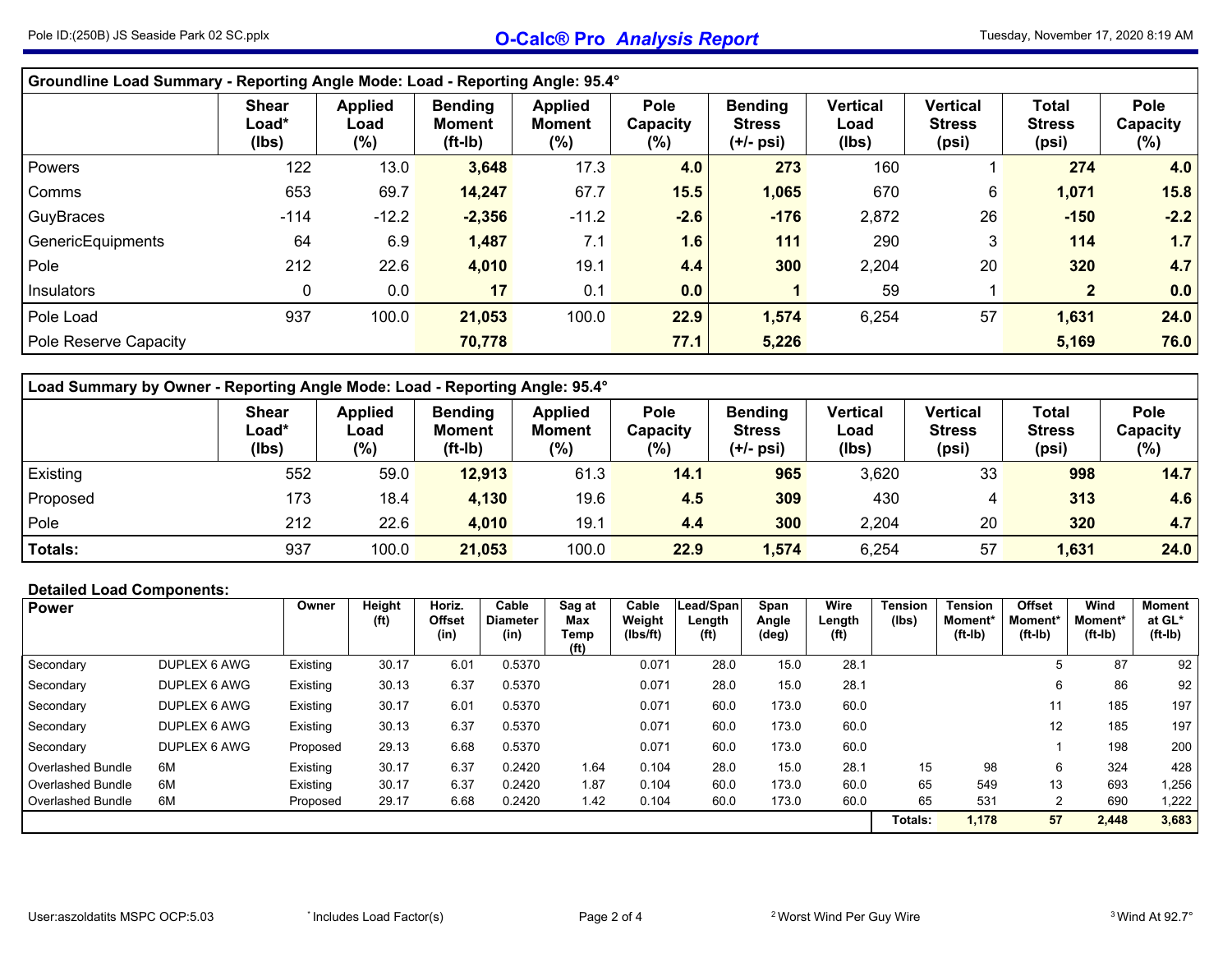## Pole ID:(250B) JS Seaside Park <sup>02</sup> SC.pplx **O-Calc® Pro** *Analysis Report*

| Comm                     |                  | Owner    | Height<br>(f <sup>t</sup> ) | Horiz.<br><b>Offset</b><br>(in) | Cable<br><b>Diameter</b><br>(in) | Sag at<br>Max<br>Temp | Cable<br>Weight<br>(Ibs/ft) | Lead/Span<br>Length<br>(f <sup>t</sup> ) | Span<br>Angle<br>(deg) | Wire<br>Length<br>(f <sup>t</sup> ) | <b>Tension</b><br>(lbs) | <b>Tension</b><br>Moment*<br>$(ft-lb)$ | <b>Offset</b><br>Moment*<br>$(ft-lb)$ | Wind<br>Moment*<br>$(ft-lb)$ | <b>Moment</b><br>at GL*<br>$(ft-lb)$ |
|--------------------------|------------------|----------|-----------------------------|---------------------------------|----------------------------------|-----------------------|-----------------------------|------------------------------------------|------------------------|-------------------------------------|-------------------------|----------------------------------------|---------------------------------------|------------------------------|--------------------------------------|
|                          |                  |          |                             |                                 |                                  | (f <sup>t</sup> )     |                             |                                          |                        |                                     |                         |                                        |                                       |                              |                                      |
| <b>Overlashed Bundle</b> | 6M               | Existing | 22.00                       | 7.11                            | 0.2420                           | 2.55                  | 0.104                       | 195.0                                    | 90.0                   | 195.0                               | 1,500                   | 42,707                                 | 5                                     | 8                            | 42,720                               |
| <b>CATV</b>              | CATV .50         | Existing | 21.97                       | 7.10                            | 0.5700                           |                       | 0.600                       | 195.0                                    | 90.0                   | 195.0                               |                         |                                        | 11                                    | 2                            | 13                                   |
| <b>CATV</b>              | CATV .25         | Existing | 21.90                       | 60.43                           | 0.2500                           | 0.72                  | 0.091                       | 28.0                                     | 0.0                    | 28.0                                | 15                      | $-39$                                  | 6                                     | 217                          | 183                                  |
| <b>Overlashed Bundle</b> | 6M               | Existing | 22.00                       | 7.11                            | 0.2420                           | 1.04                  | 0.104                       | 111.0                                    | 245.0                  | 111.0                               | 1,250                   | $-30,822$                              | 3                                     | 237                          | $-30,582$                            |
| CATV                     | CATV .50         | Existing | 21.97                       | 7.10                            | 0.5700                           |                       | 0.600                       | 111.0                                    | 245.0                  | 111.0                               |                         |                                        | 6                                     | 69                           | 75                                   |
| <b>Overlashed Bundle</b> | 6M               | Proposed | 20.83                       | 7.18                            | 0.2420                           | 1.52                  | 0.104                       | 60.0                                     | 173.0                  | 60.0                                | 100                     | 583                                    | 2                                     | 505                          | 1,090                                |
| Fiber                    | Fiber            | Proposed | 20.79                       | 7.18                            | 0.6250                           |                       | 0.190                       | 60.0                                     | 173.0                  | 60.0                                |                         |                                        | C                                     | 154                          | 156                                  |
| Overlashed Bundle        | 6M               | Existing | 20.83                       | 7.18                            | 0.2420                           | 0.21                  | 0.104                       | 60.0                                     | 173.0                  | 60.0                                | 250                     | 1,457                                  | 2                                     | 446                          | 1,905                                |
| Telco                    | <b>TELE 0.25</b> | Existing | 19.83                       | 7.24                            | 0.2500                           | 1.49                  | 0.091                       | 60.0                                     | 173.0                  | 60.1                                | 35                      | 194                                    | 19                                    | 418                          | 631                                  |
| Telco                    | <b>TELE 0.25</b> | Existing | 19.83                       | 7.24                            | 0.2500                           | 0.91                  | 0.091                       | 32.0                                     | 332.0                  | 32.1                                | 15                      | $-213$                                 | 10                                    | 166                          | $-37$                                |
| Telco                    | <b>TELE 0.25</b> | Existing | 19.83                       | 7.24                            | 0.2500                           | 0.72                  | 0.091                       | 28.0                                     | 15.0                   | 28.0                                | 15                      | 64                                     |                                       | 195                          | 260                                  |
| Telco                    | <b>TELE 0.25</b> | Existing | 19.83                       | 7.24                            | 0.2500                           | 2.09                  | 0.091                       | 111.0                                    | 245.0                  | 111.1                               | 100                     | $-2,223$                               | 3                                     | 189                          | $-2,030$                             |
|                          |                  |          |                             |                                 |                                  |                       |                             |                                          |                        |                                     | Totals:                 | 11,709                                 | 70                                    | 2,604                        | 14,383                               |

| <b>GenericEquipment</b> |                                                          | Owner    | Height<br>(f <sup>t</sup> ) | Horiz.<br><b>Offset</b><br>(in) | <b>Offset</b><br>Angle<br>(deg) | Rotate<br>Angle<br>(deg) | Unit<br>Weight<br>(lbs) | Unit<br>Height<br>(in) | Unit<br>Depth<br>(in) | Unit<br><b>Diameter</b><br>(in) | Unit<br>Length<br>(in) | <b>Offset</b><br>Moment*<br>$(ft-lb)$ | Wind<br>Moment*<br>$(ft-lb)$ | <b>Moment</b><br>at GL*<br>$(ft-lb)$ |
|-------------------------|----------------------------------------------------------|----------|-----------------------------|---------------------------------|---------------------------------|--------------------------|-------------------------|------------------------|-----------------------|---------------------------------|------------------------|---------------------------------------|------------------------------|--------------------------------------|
| Box                     | Panel Antenna                                            | Proposed | 36.67                       | 12.79                           | 90.0                            | 0.0                      | 35.00                   | 18.50                  | 6.90                  | $\hspace{0.05cm}$               | 9.60                   | 71                                    | 505                          | 576                                  |
| <b>Box</b>              | Panel Antenna                                            | Proposed | 36.67                       | 12.79                           | 180.0                           | 0.0                      | 35.00                   | 18.50                  | 6.90                  | $\hspace{0.05cm}$               | 9.60                   |                                       | 364                          | 371                                  |
| <b>Box</b>              | Panel Antenna                                            | Proposed | 36.67                       | 12.79                           | 270.0                           | 0.0                      | 35.00                   | 18.50                  | 6.90                  | $\hspace{0.05cm}$               | 9.60                   | $-71$                                 | 505                          | 435                                  |
| <b>Box</b>              | Transtector Type-3R<br>Load Center SC-<br>2MMA9-8602-TM3 | Proposed | 8.62                        | 8.56                            | 270.0                           | 0.0                      | 20.00                   | 14.85                  | 6.32                  | $\overline{\phantom{a}}$        | 9.20                   | $-27$                                 | 91                           | 64                                   |
| <b>Box</b>              | U2272-RL-5T9-BL<br>Meter                                 | Proposed | 5.00                        | 8.03                            | 270.0                           | 0.0                      | 25.00                   | 18.50                  | 4.84                  | $\overline{\phantom{a}}$        | 10.00                  | $-32$                                 | 72                           | 40                                   |
| <b>Box</b>              | Carlon NS664 Junction<br>Box                             | Proposed | 8.25                        | 7.42                            | 0.0                             | 0.0                      | 2.38                    | 6.00                   | 4.00                  | $\overline{\phantom{a}}$        | 6.00                   | 0                                     | 15                           | 15                                   |
|                         |                                                          |          |                             |                                 |                                 |                          |                         |                        |                       |                                 | Totals:                | $-52$                                 | 1,553                        | 1,501                                |

| <b>Insulator</b> |             |          | Height<br>(f <sup>t</sup> ) | Horiz.<br>Offset | <b>Offset</b><br>Angle | Rotate<br>Angle | Unit<br>Weight | Unit<br><b>Diameter</b> | Unit<br>Length | <b>Offset</b><br>Moment* | Wind<br>Moment* | Moment at  <br>GL* |
|------------------|-------------|----------|-----------------------------|------------------|------------------------|-----------------|----------------|-------------------------|----------------|--------------------------|-----------------|--------------------|
|                  |             |          |                             | (in)             | (deg)                  | (deg)           | (lbs)          | (in)                    | (in)           | $(ft-lb)$                | (ft-Ib)         | $(ft-lb)$          |
| Spool            | Spool 2.5"  | Existing | 30.17                       | 0.00             | 90.0                   | 90.0            | 1.00           | 2.50                    | 2.12           |                          | ο               | 9                  |
| <b>Bolt</b>      | Single Bolt | Proposed | 29.17                       | 0.00             | 180.0                  | 180.0           | 5.00           | 3.00                    | 0.00           |                          | 0               |                    |
| <b>Bolt</b>      | Single Bolt | Existing | 22.00                       | 0.00             | 180.0                  | 180.0           | 5.00           | 3.00                    | 0.00           |                          | 0               |                    |
| <b>Bolt</b>      | Single Bolt | Proposed | 20.83                       | 0.00             | 180.0                  | 180.0           | 5.00           | 3.00                    | 0.00           |                          | 0               |                    |
| <b>Bolt</b>      | Single Bolt | Existing | 20.83                       | 0.00             | 180.0                  | 180.0           | 5.00           | 3.00                    | 0.00           |                          | 0               |                    |
| J-Hook           | J-Hook      | Existing | 19.83                       | 0.00             | 90.0                   | 90.0            | 5.00           | 3.00                    | 0.00           |                          | 0               | 6                  |
| J-Hook           | J-Hook      | Existing | 19.83                       | 0.00             | 180.0                  | 180.0           | 5.00           | 3.00                    | 0.00           |                          |                 |                    |
|                  |             |          |                             |                  |                        |                 |                |                         | Totals:        |                          |                 | 17                 |